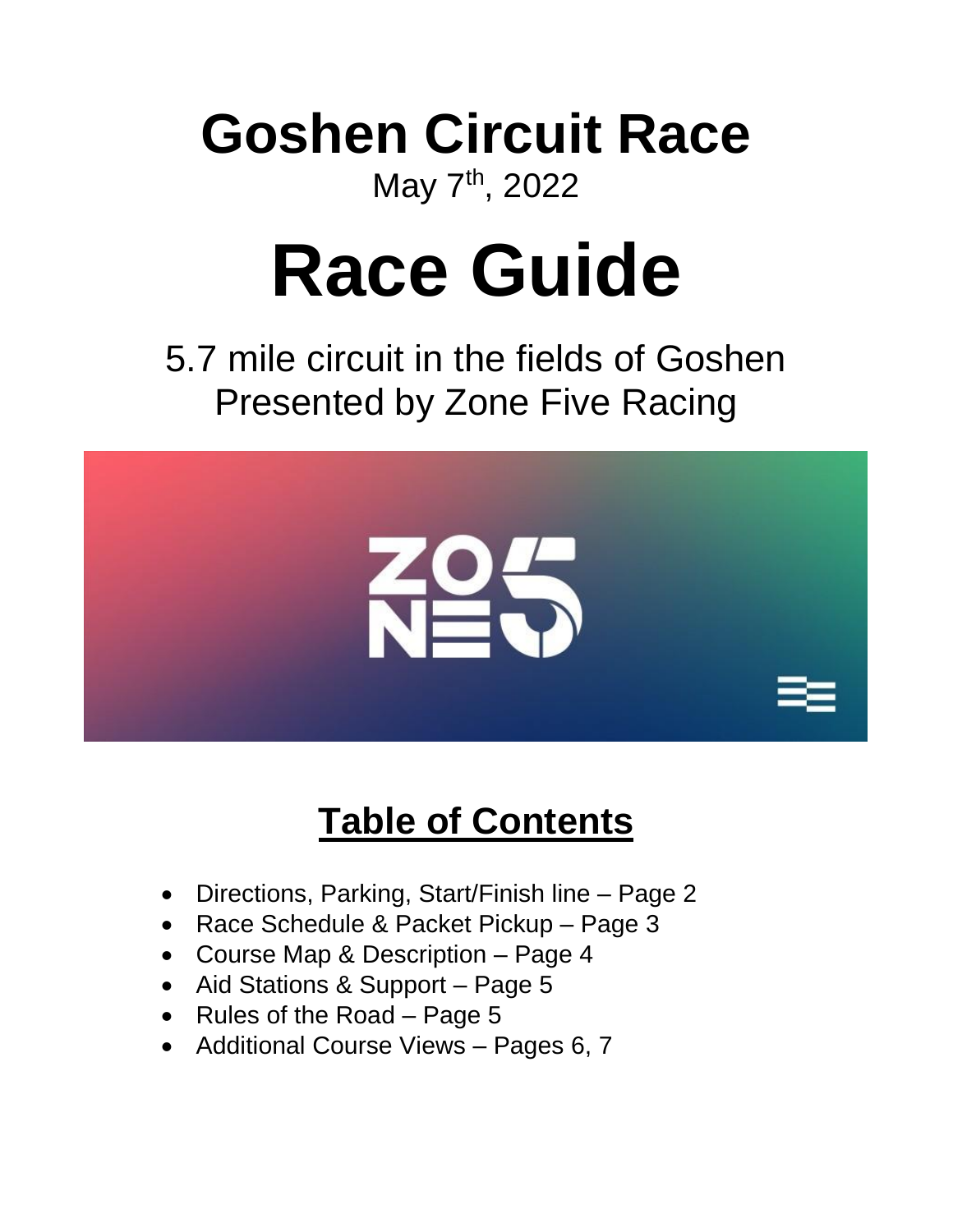#### **Directions & Parking, Start/Finish Line**



- Arrive at Goshen from Hwy 6 via I-15 or Hwy 68 (Utah Lake).
- Take Center Street south ~ 0.7 miles to Goshen Park and fire station (DO NOT PARK AT FIRE STATION!).
- Parking, race HQ, day-of race registration & packet pickup, start/finish line, results, post-race party.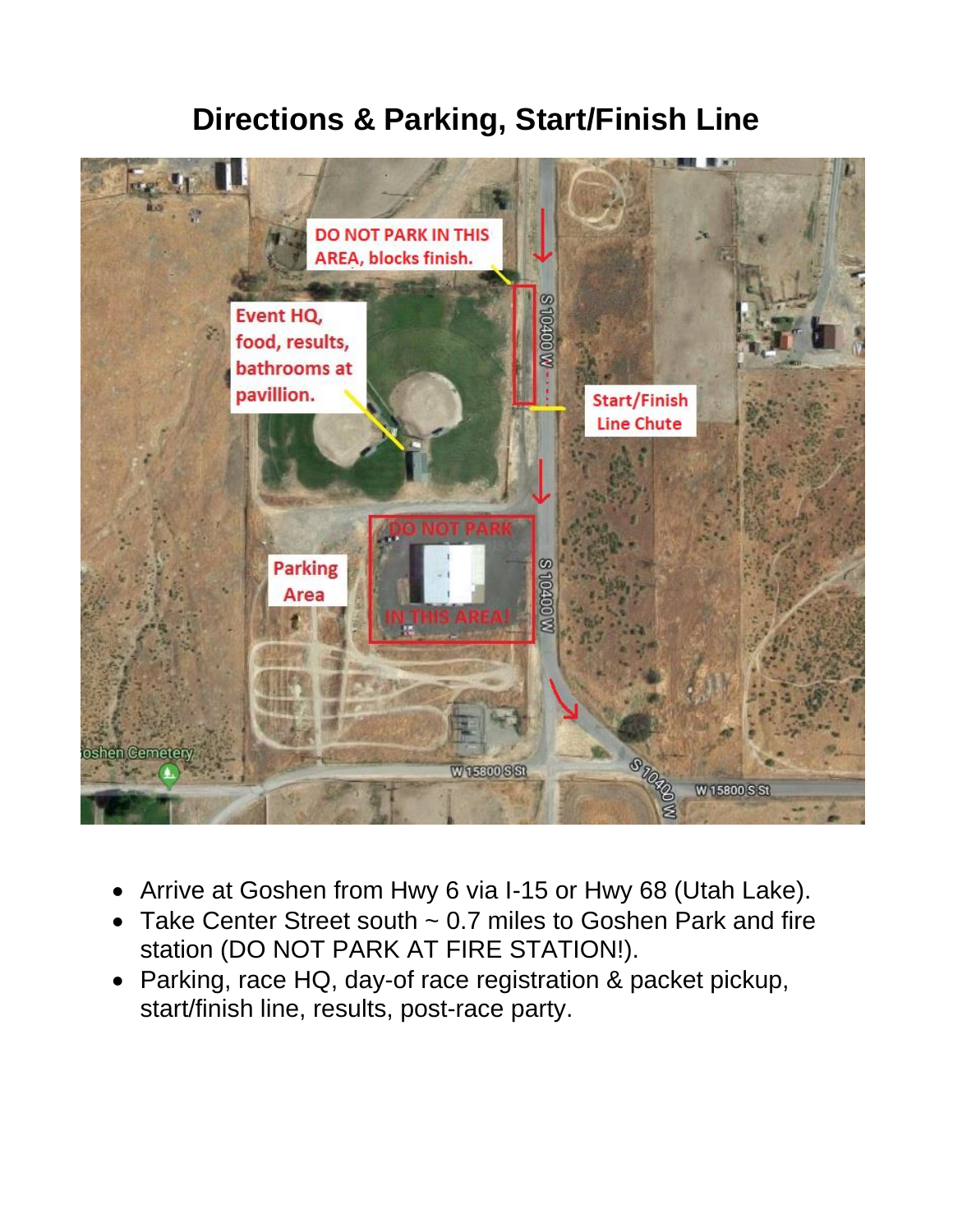### **Race Flyer and Schedules**

#### **May 7 th , 2022 Goshen Circuit Race**

| <b>Start</b><br>Time | Category                                                     | Podium<br>Awards | Race<br>Length | Approx.<br><b>Finish Time**</b> | <b>Field</b><br>Limit | Advance<br>Registration* | Day of<br>Registration* |
|----------------------|--------------------------------------------------------------|------------------|----------------|---------------------------------|-----------------------|--------------------------|-------------------------|
| 10:00am              | <b>Women Novice</b>                                          | <b>Prizes</b>    | 60 mins        | 11:00am                         | 15                    | \$25                     | \$30                    |
|                      | Women B $(4, Novice)1$<br>Women 35+ Open                     | Prizes           | 80 mins        | 11:20am                         | 25                    | \$40                     | \$45                    |
| 10:05am              | Men Novice                                                   | <b>Prizes</b>    | 60 mins        | 11:05am                         | 20                    | \$25                     | \$30                    |
| 10:10am              | Men A (1,2,3)                                                | Prizes           | 120 mins       | 12:10pm                         | 35                    | \$40                     | \$45                    |
| 10:15am              | Men C $(4)$                                                  | Prizes           | 80 mins        | 11:35pm                         | 35                    | \$40                     | \$45                    |
| 12:30pm              | Men B $(3,4)$                                                | Prizes           | 100 mins       | 2:10 <sub>pm</sub>              | 35                    | \$40                     | \$45                    |
| 12:35pm              | $40 + C(4)$                                                  | <b>Prizes</b>    | 80 mins        | $1:55$ pm                       | 35                    | \$40                     | \$45                    |
| 12:40pm              | Men 40+ A $(1,2,3,4)^1$<br>Men 55+ Open<br>Women A (1,2,3,4) | Prizes           | 100 mins       | 2:20 <sub>pm</sub>              | 35                    | \$40                     | \$45                    |
| 12:45pm              | All JRs (10 - 18 yrs)                                        | Prizes           | 45 mins        | 1:30 <sub>pm</sub>              | 25                    | \$20                     | \$25                    |

**\* Registration prices shown do not include taxes or registration fees.**

**1. Combined fields will race together, scored separately.** 

*\*\* Last lap will be called when there is 20 mins or less remaining of the allotted race time, i.e. Men A will have last lap called no earlier than 11:50am or after ~ 100 mins of race time.*

Podiums will be done  $\sim$  30 mins after finish or once results are finalized.

**Registration on BikeReg:<http://www.bikereg.com/goshen-circuit-race>**

**Course:<https://ridewithgps.com/routes/31694223>**

#### **Number Pickup/Check-in:**

Saturday, May  $7<sup>th</sup>$ , 8:30am – 9:45am for 1<sup>st</sup> race and 11:00am – 12:30pm for 2<sup>nd</sup> race at Race HQ

Goshen Park, ~400 S. Center Street, Goshen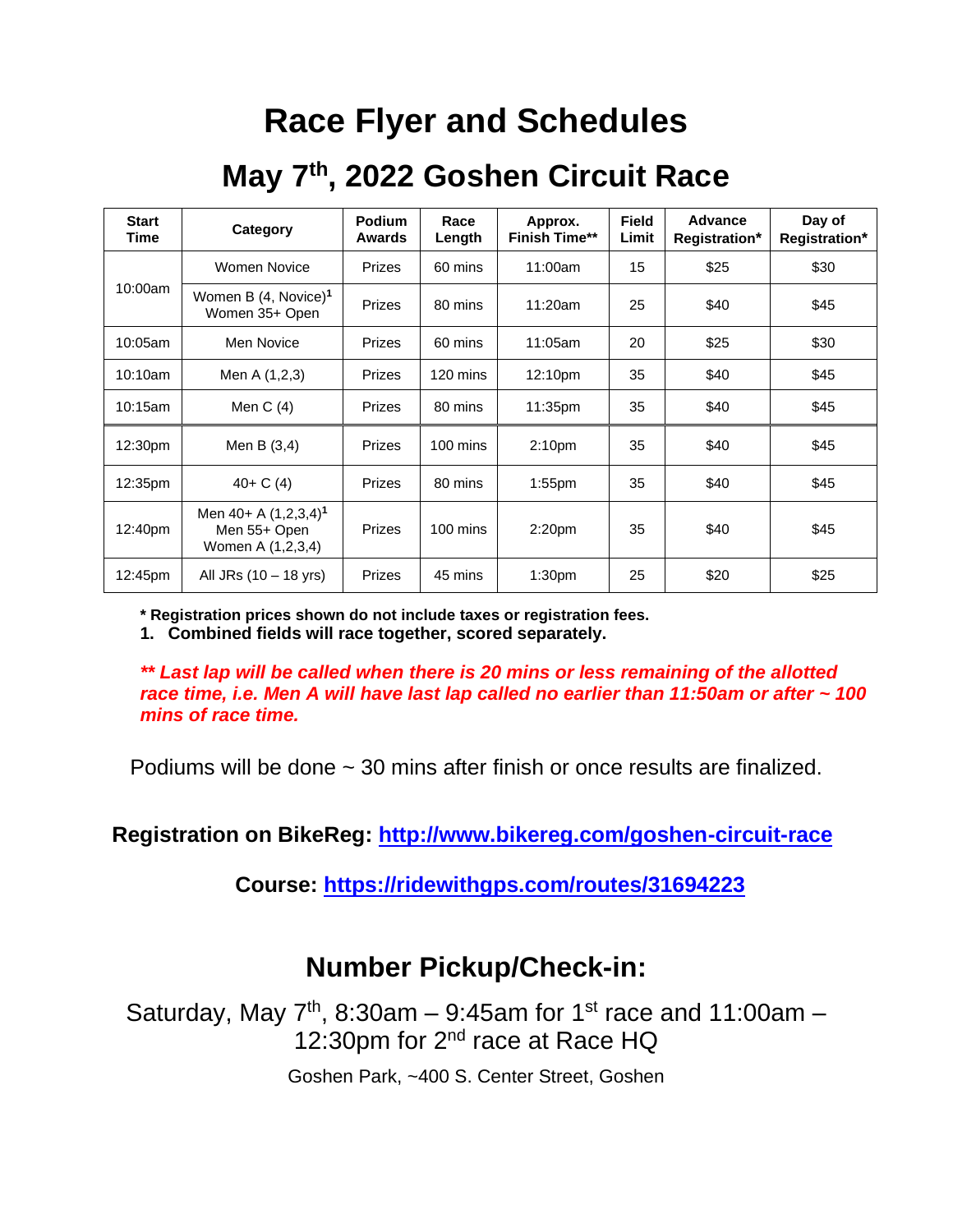#### **5.7 Mile Loop, 377 feet/loop**



#### **Course Description**

The course is a 5.7 mile loop starting with a gentle climb that only gets steeper and steeper before a short drop then rollers to the mouth of Goshen Canyon. At the mouth of the canyon the course takes a right onto Triangle road where there are two punchy climbs before leveling off then a gradual down grade to Sandhill Road. Riders will turn right onto Sandhill Road. Once on Sandhill road there is a big drop, followed by a short kicker then another drop. This section has curves so stay in your lane and watch your speed on these big drops. As you come back into town, the course makes a hard right turn onto 350 South and you will need to drop your speed to make the turn safely. After this turn it is just a short, flat section to get back to Center St. and turn inside the cones for the finish sprint.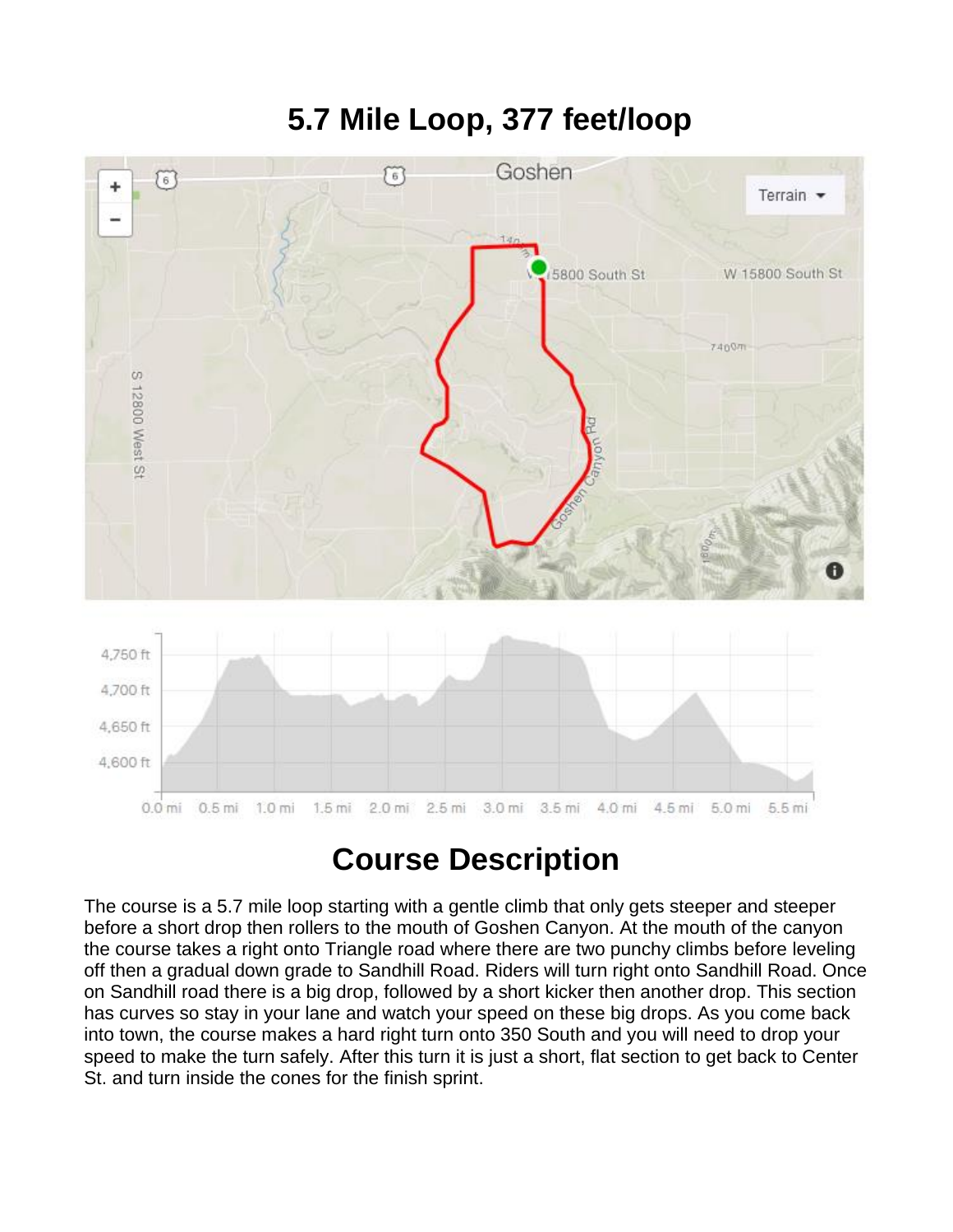#### **Aid Stations & Support**

No aid stations or water hand-ups will be provided for this event. There *may* be water, soda, and/or food provided after the race if Covid restrictions allow.

#### **Rules of the Road**

- Finishing must be done on the inside of the cones for safety. If you finish on the outside you will be DQ'd.
- Helmets No helmet, no race.
- This is an open course and will have some traffic although should be very minimal. Center Line Rule is in effect. Cross the yellow line and risk DQ. If no painted centerline marking is present riders must always keep to the right side of the road. Watch for the cones to keep riders on their side of the road and give a lane to traffic at corners and finish. Take care coming to tops of hills where visibility for oncoming traffic is reduced.
- Each rider will be given a bib number and it must be worn on the jersey above the pockets. Number placement instructions will be given at time of packet pick up or check-in.
- Do not cut, fold, or alter numbers. It will make it harder for the finish camera to read your number or it may miss you.
- Course will be open for warm-up laps until 15 mins before first start (~9:45am & 12:30pm) at which time no more riders may start a lap. Those on course will complete the lap then warm-up on a trainer or non-course roads, if desired.
- There are no allowances in number of laps or time for mechanicals.
- No littering If you throw your trash anywhere but a trash can you risk a DQ.
- No public urination Bathrooms are available at the start/finish line only. The circuit is less than 20 mins. There is no need to stop anywhere else, hold it.
- Depending on registration numbers, some fields may race together but will be scored/podium separately.
- Volunteers are there serving you. Tell them thanks. Berating a volunteer or aid station crew will risk a DQ.
- Personal support vehicles are not allowed on course.
- No wheel cars will be provided for this race.
- Time limit: With a circuit race you may do 1 less lap than your field or be pulled to keep all fields on schedule. For example, if last lap has been called for your field and you are more than 15 mins behind the field you will have your race ended without completing the last lap.
- Podium with prizes will be done as results are finalized.
- A sweep vehicle will drive the course after the event to clean any accidental trash from the riders and pick up any riders, if needed.
- Food may be provided post-race but is heavily dependent on health restrictions.

#### **Contact Info:**

Troy Huebner: (801) 427-0852, text/call. Email: [troyworkone@comcast.net](mailto:troyworkone@comcast.net)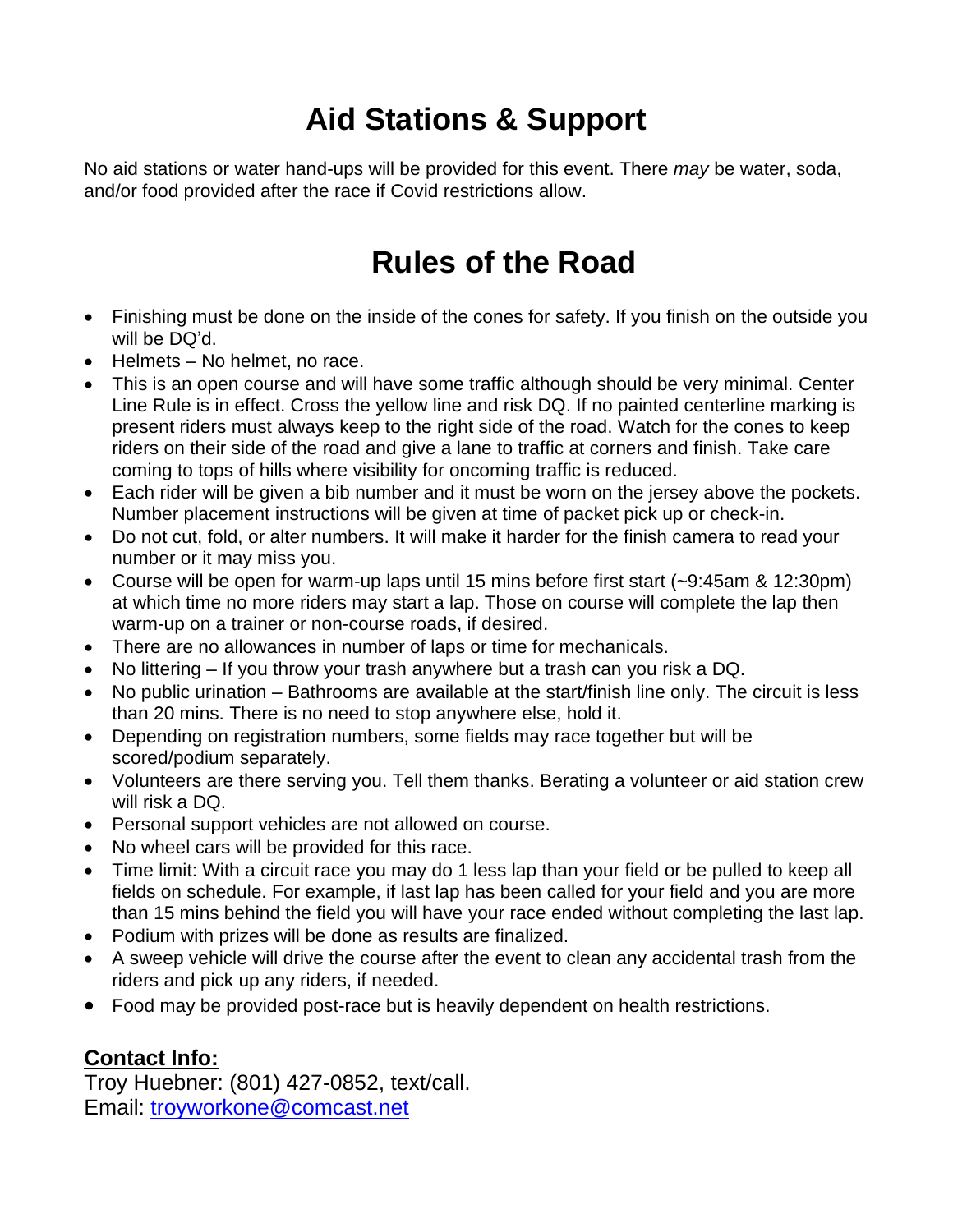#### **Additional Course Views**

Southern course turns: Mouth of Goshen Canyon, Triangle to Sandhill